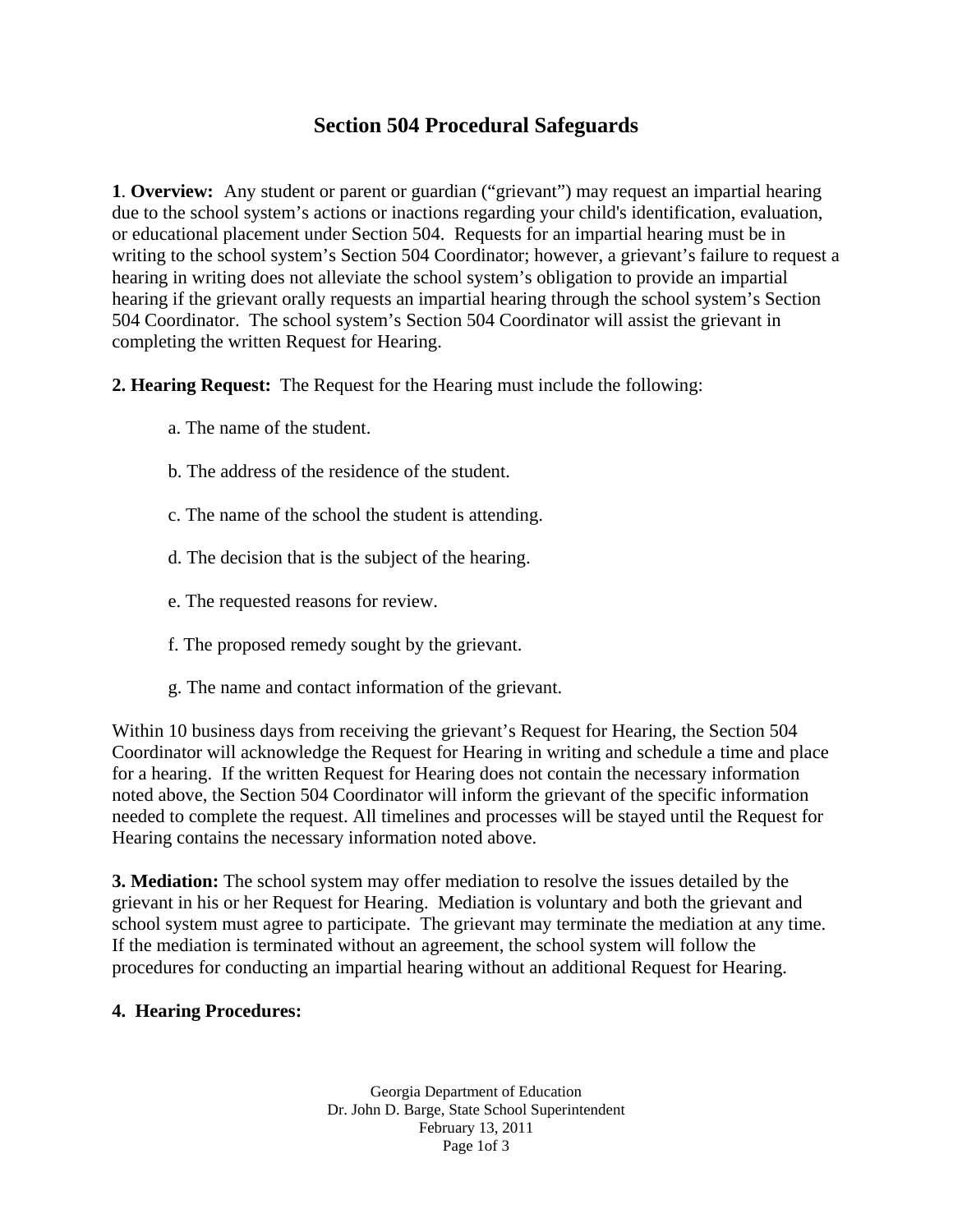- a. The Section 504 Coordinator will obtain an impartial review official who will conduct a hearing within 45 calendar days from the receipt of the grievant's Request for Hearing unless agreed to otherwise by the grievant or a continuance is granted by the impartial review official.
- b. Upon a showing of good cause by the grievant or school system, the impartial review official, at his or her discretion, may grant a continuance and set a new hearing date. The request for a continuance must be in writing and copied to the other party.
- c. The grievant will have an opportunity to examine the child's educational records prior to the hearing.
- d. The grievant will have the opportunity to be represented by legal counsel at his or her own expense at the hearing and participate, speak, examine witnesses, and present information at the hearing. If the grievant is to be represented by legal counsel at the hearing, he or she must inform the Section 504 Coordinator of that fact in writing at least 10 calendar days prior to the hearing. Failure to notify the Section 504 Coordinator in writing of representation by legal counsel shall constitute good cause for continuance of the hearing.
- e. The grievant will have the burden of proving any claims he or she may assert. When warranted by circumstances or law, the impartial hearing officer may require the recipient to defend its position/decision regarding the claims (i.e. A recipient shall place a disabled student in the regular educational environment operated by the recipient unless it is demonstrated by the recipient that the education of the person in the regular environment with the use of supplementary aids and services cannot be achieved satisfactorily. 34 C.F.R.§104.34). One or more representatives of the school system, who may be an attorney, will attend the hearing to present the evidence and witnesses, respond to the grievant testimony and answer questions posed by the review official.
- f. The impartial review official shall not have the power to subpoena witnesses, and the strict rules of evidence shall not apply to hearings. The impartial review official shall have the authority to issue pre-hearing instructions, which may include requiring the parties to exchange documents and names of witnesses to be present.
- g. The impartial review official shall determine the weight to be given any evidence based on its reliability and probative value.
- h. The hearing shall be closed to the public.
- i. The issues of the hearing will be limited to those raised in the written or oral request for the hearing.
- j. Witnesses will be questioned directly by the party who calls them. Cross-examination of witnesses will be allowed. The impartial review official, at his or her discretion, may allow further examination of witnesses or ask questions of the witnesses.
- k. Testimony shall be recorded by court reporting or audio recording at the expense of the recipient. All documentation related to the hearing shall be retained by the recipient.